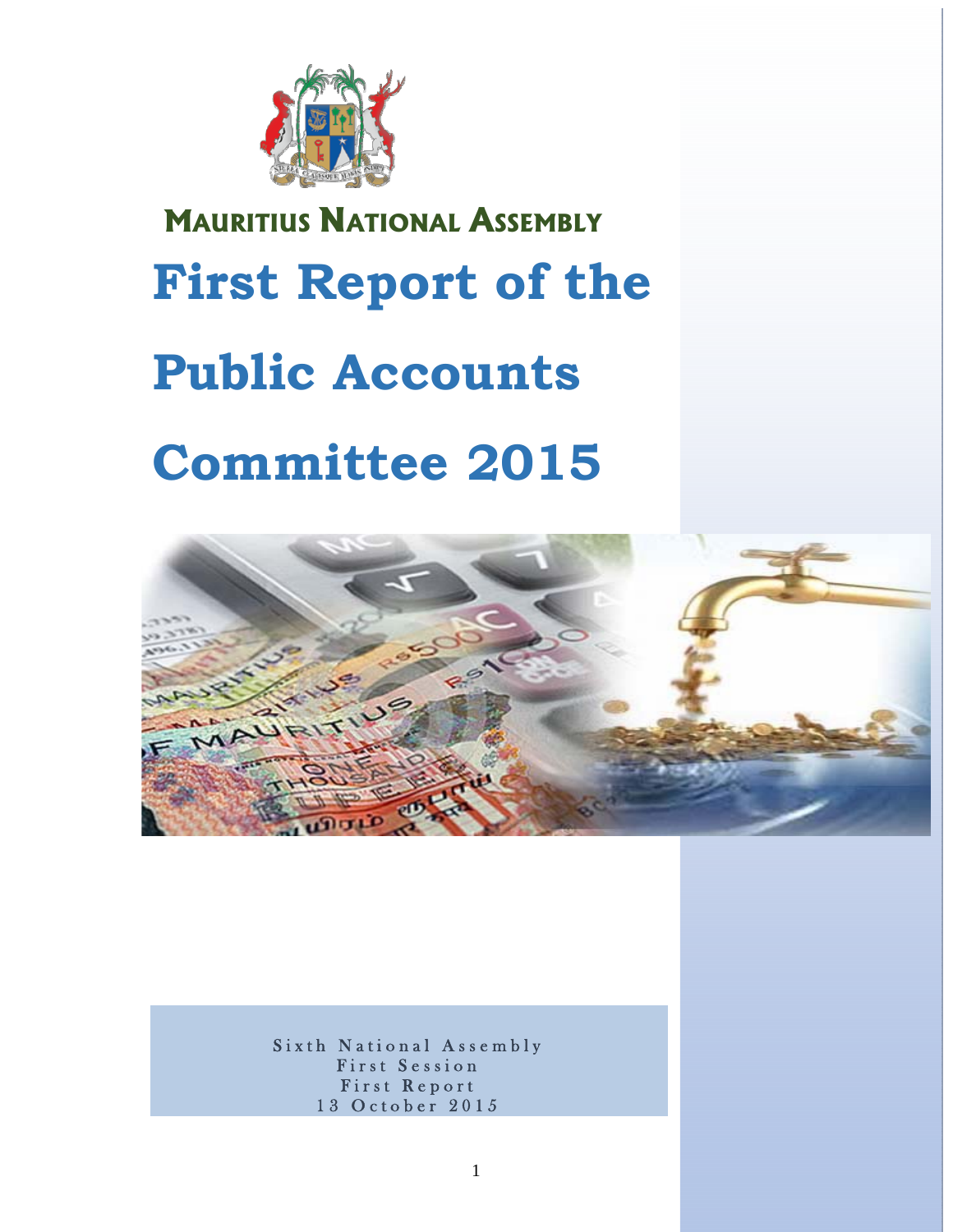# **Table of Contents**

|     |                                       |                                                                                                     | <b>Pages</b> |
|-----|---------------------------------------|-----------------------------------------------------------------------------------------------------|--------------|
| 1.0 | <b>Establishment of the Committee</b> |                                                                                                     | 3            |
| 2.0 | <b>Secretarial Assistance</b>         |                                                                                                     | 4            |
| 3.0 | <b>Meetings</b>                       |                                                                                                     | 4            |
| 4.0 | <b>Introduction</b>                   |                                                                                                     |              |
| 5.0 | <b>Findings and Recommendations</b>   |                                                                                                     | 6            |
|     | 5.1                                   | <b>Prime Minister's Office</b>                                                                      | 6            |
|     | 5.1.1                                 | <b>Police Department</b>                                                                            | 6            |
|     | 5.1.2                                 | <b>Rodrigues</b>                                                                                    | 8            |
|     | 5.2                                   | <b>Ministry of Public Infrastructure, National</b><br>Development Unit, Land Transport and Shipping | 10           |
|     | 5.2.1                                 | <b>National Development Unit</b>                                                                    | 10           |
|     | 5.3                                   | <b>Ministry of Housing and Lands</b>                                                                | 11           |
|     | 5.4                                   | Ministry of Health and Quality of Life                                                              | 13           |
| 6.0 | <b>Conclusion</b>                     |                                                                                                     | 17           |
| 7.0 | Acknowledgement                       |                                                                                                     |              |
|     | Appendices -                          |                                                                                                     |              |
|     | Ι.                                    | Extract of the Standing Orders and Rules of the                                                     |              |

 **II. Pictures of Medical Stores in Coromandel!!** 

**National Assembly**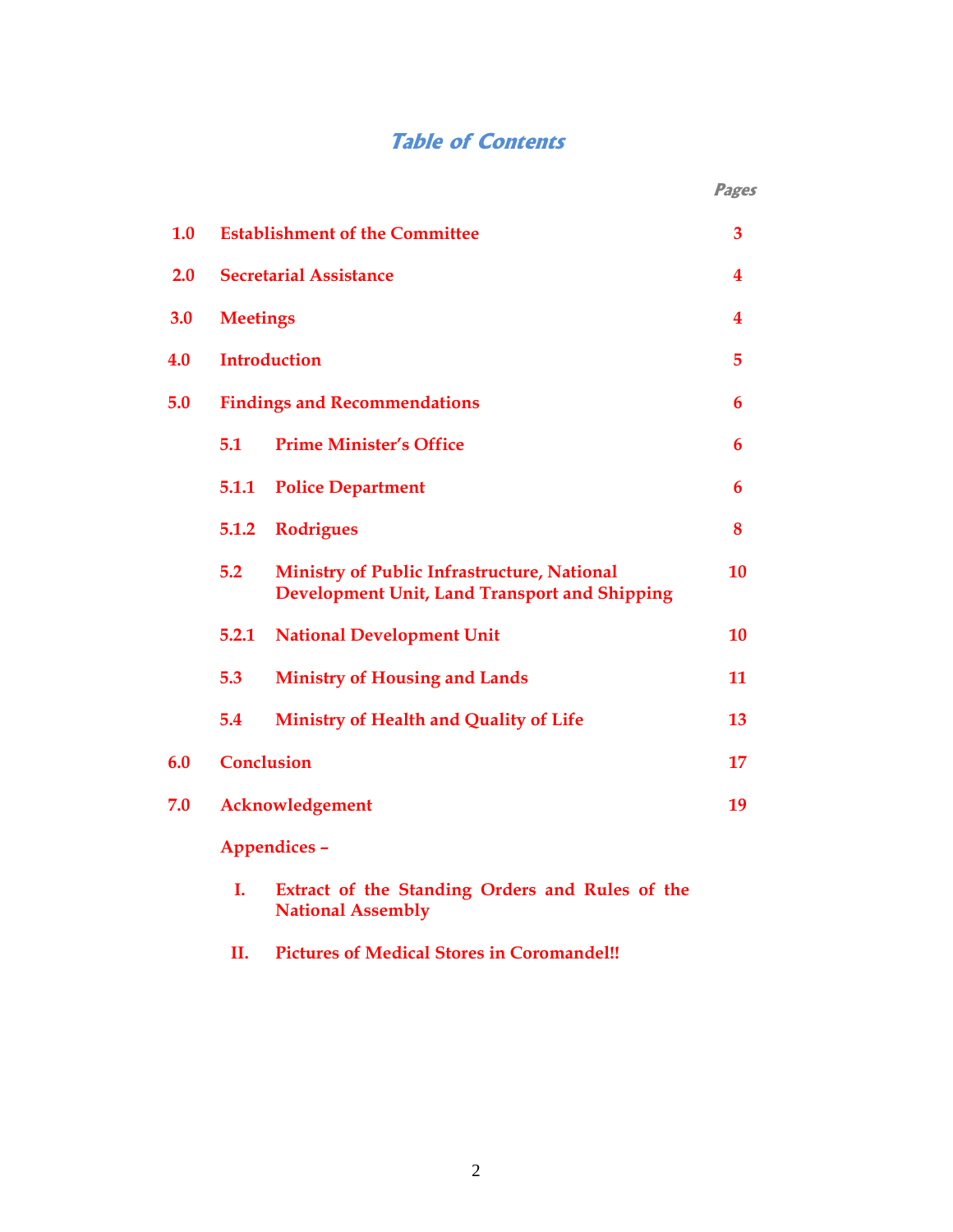#### **1.0 ESTABLISHMENT OF THE COMMITTEE**

- 1.0 Your Committee derives its powers under Standing Order 69(2) of the Standing Orders and Rules of the National Assembly (1995), an extract of which is set out in the Appendix to this Report.
- 1.1 At the sitting held on Thursday 26 February 2015, Madam Speaker announced the appointment by the Committee of Selection which met on the same day, of nine Honourable to serve Your Committee as follows –

| 1. | Honourable Purmanund Jhugroo, MP, Chief<br>Government Whip                    | Member |
|----|-------------------------------------------------------------------------------|--------|
| 2. | Honourable J. H. Thierry Henry, MP,<br><b>Parliamentary Private Secretary</b> | Member |
| 3. | Honourable Sangeet Fowdar, MP                                                 | Member |
| 4. | Honourable Mrs M. C. Jeanne Monty, MP                                         | Member |
| 5. | Honourable Gowkaran Oree, MP                                                  | Member |
| 6. | Honourable Kalyan Tarolah, MP                                                 | Member |
| 7. | Honourable S. M. Aadil Ameer Meea, MP                                         | Member |
| 8. | Dr the Honourable M. Raffick Sorefan, MP                                      | Member |
| 9. | Honourable Ezra S. Jhuboo, MP                                                 | Member |

- 1.2 Madam Speaker also nominated Honourable Alan Ganoo, MP, as Chairperson of Your Committee.
- 1.3 At the sitting held on Thursday 05 May 2015, Madam Speaker announced that Hon Alan Ganoo, MP, and Hon. Mohamud Raffick Sorefan, MP, had, by letters dated 24 April 2015, resigned from Your Committee. Madam Speaker thereafter announced that she had appointed Honourable Vedasingam Vasudevachariar Baloomoody, MP, as Chairperson of Your Committee and that the Committee of Selection, which met on 05 May 2015 in the morning, appointed Hon. Jean Claude Barbier as Member of Your Committee.
- 1.4 At the sitting held on Thursday 15 September 2015, Madam Speaker announced that Honourable Jean-Claude Barbier, MP, had, by letter dated 02 September, 2015 resigned from Your Committee. Madam Speaker thereafter announced that the Committee of Selection, which met on 15 September 2015, in the morning, appointed Hon. Jean Patrice France Quirin, MP, as Member of Your Committee.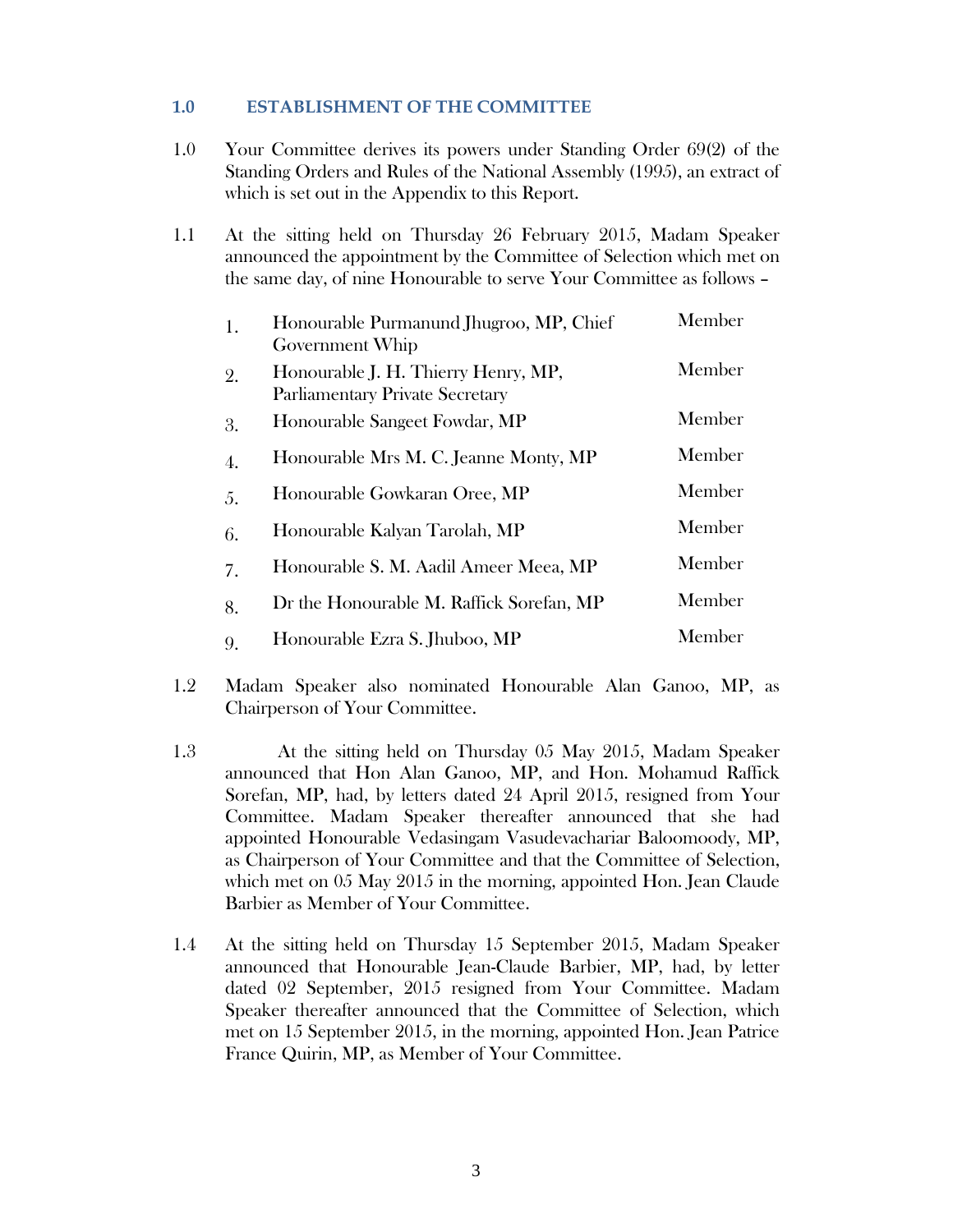#### 2.0 SECRETARIAL ASSISTANCE

- 2.1 Your Committee was served by Mrs Bibi Safeena Lotun, Clerk of the National Assembly and Clerk to the Committee and was assisted by Ms Urmeelah Devi Ramchurn, Deputy Clerk.
- 2.2 Your Committee was also assisted in its duty by the Director of Audit and his representatives, the representatives of the Ministry of Finance and Economic Development and the Accountant General and his representatives.
- 2.3 Your Committee proceedings were taken down verbatim by officers of the Official Report (Hansard) Office.

#### 3.0 MEETINGS

3.1 Your Committee held 21 Meetings on the following dates –

| <b>Meetings</b>          | Date                   |
|--------------------------|------------------------|
| $1^{\text{st}}$ Meeting  | 23 March 2015          |
| $2nd$ Meeting            | 15 May 2015            |
| 3 <sup>rd</sup> Meeting  | 21 May 2015            |
| 4 <sup>th</sup> Meeting  | 28 May 2015            |
| $5th$ Meeting            | 11 June 2015           |
| $6th$ Meeting            | 18 June 2015           |
| $7th$ Meeting            | 25 June 2015           |
| 8 <sup>th</sup> Meeting  | 02 July 2015           |
| $9th$ Meeting            | 09 July 2015           |
| $10th$ Meeting           | 16 July 2015           |
| $11th$ Meeting           | 23 July 2015           |
| $12^{\text{th}}$ Meeting | 30 July 2015           |
| $13th$ Meeting           | 20 August 2015         |
| $14th$ Meeting           | $3rd$ September $2015$ |
| $15th$ Meeting           | 10 September 2015      |
| $16th$ Meeting           | 17 September 2015      |
| $17th$ Meeting           | 01 October 2015        |
| $18th$ Meeting           | 08 October 2015        |
| $19th$ Meeting           | 09 October 2015        |
| $20th$ Meeting           | 12 October 2015        |
| $21st$ Meeting           | 13 October 2015        |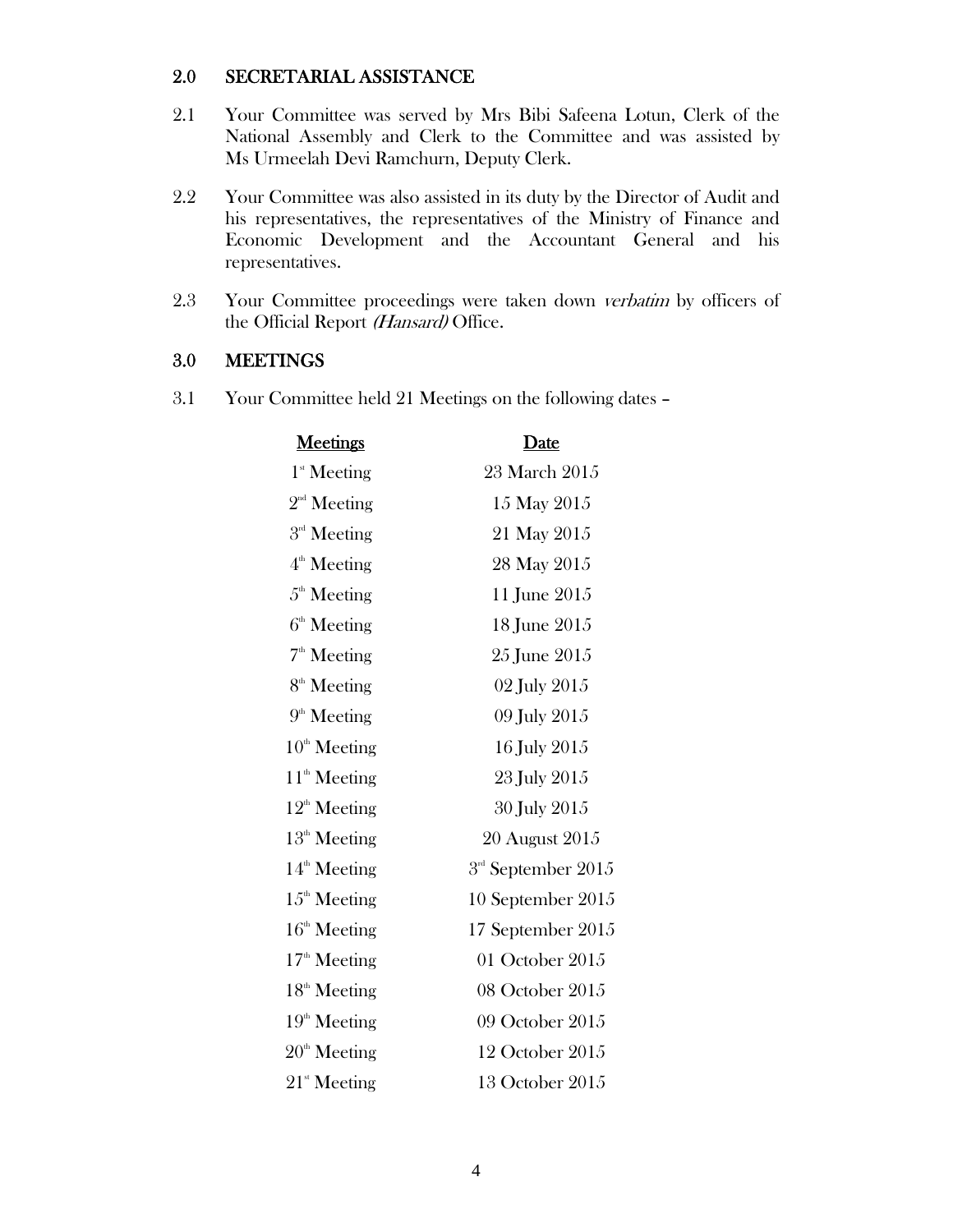# 4.0 INTRODUCTION

4.1 At its first meeting, Your Committee unanimously agreed to work collectively to fulfill its duty as provided for under Standing Order 69(2) which is as follows –

"It shall be the duty of the Committee to examine the audited accounts showing the appropriation of the sums granted by the Assembly to meet public expenditure and such other accounts laid before the Assembly as the Assembly may refer to the Committee together the Director of Audit's Report thereon.

- 4.2 Your Committee reflected that its main work was to examine the Director of Audit's Reports which are concerned with the economy, efficiency and effectiveness with which Government departments and other bodies have used their resources to further their objectives.
- 4.3 After having taken cognizance of the Reports of the previous Public Accounts Committees whereby the restricted mandate of the Public Accounts Committee was highlighted, Your Committee undertook an overview of the practice and procedure currently in place in the Southern African Development Community and in the Commonwealth legislatures, unanimously resolved that both the Standing Orders and Rules of the Standing Orders and the National assembly (Powers, Privileges and Immunities) Act needed to be revisited in order to make the Public Accounts Committee more effective.
- 4.4 Your Committee held meetings with the Director of Audit, the Solicitor General, the representatives of the Financial Secretary, the Accountant General, the Director of the Independent Review Panel, the Director of the Procurement Policy Office, the Director of the Central Procurement Board to have their views.
- 4.5 Your Committee examined the Reports of the Director of Audit for the years ended 31 December 2012 and 2013 respectively on the accounts of selected Ministries.
- 4.6 Your Committee invited the Accounting Officers of the following Ministries while examining the Reports of the Director of Audit on the Accounts of the Republic of Mauritius for the years ended 30 December 2012 and 2013 in relation to their respective Ministries –
	- (1) Prime Minister's Office Police Department ;
	- (2) Ministry of Public Infrastructure, National Development Unit Land Transport and Shipping – National Development Unit;
	- (3) Ministry of Housing and Lands ; and
	- (4) Ministry of Health and Quality of Life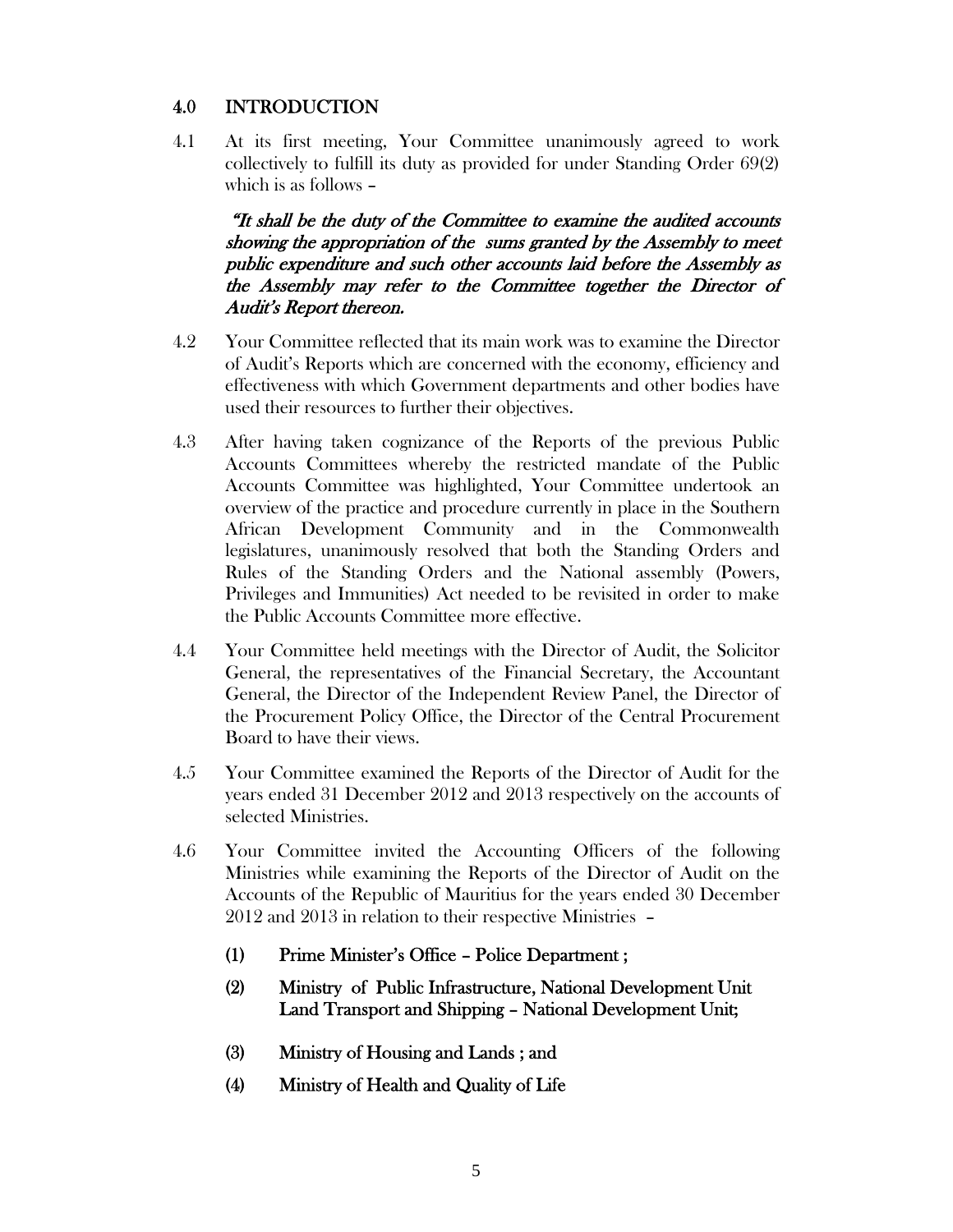4.7 Your Committee had, in the course of the examination of the different Ministries, made some findings and proposes recommendations accordingly.

# 5.0 FINDINGS AND RECOMMENDATIONS

# 5.1 Prime Minister's Office

# 5.1.1 Police Department

- 5.1.1.1 Your Committee noted that, in both Reports of the Director of Audit for the years 2012 and 2013, serious adverse remarks were made with regards to procurement at the Police Department, namely –
	- the procurement process at the Mauritius Police Force continue to use the same inappropriate procedure which led to excessive cancellation of bids;
	- extensive delays between launching of bids and delivery of items;
	- inappropriate specifications of bid items;
	- cost estimates not properly calculated; and
	- incomplete database of potential suppliers.
- 5.1.1.2 Your Committee was alarmed at the extent of weaknesses and shortcomings of the Procurement Department's Financial and Project Management System.
- 5.1.1.3 Your Committee noted with serious concern that the present procedure is inefficient, thus leading to cancellation of nearly 30% of the procurement exercises resulting in waste of significant resources and variances between the cost estimates and the bids.
- 5.1.1.4 Your Committee viewed with concern the number of cancellation of bids, the more so, when it was informed by the Police Department that whenever bids are cancelled, purchases are carried out on a fast track, thus not necessarily transparent, leaving it uncertain as to whether value for money is being obtained.
- 5.1.1.5 However, Your Committee was informed that on the  $6<sup>th</sup>$  August 2013, guidelines were issued to the Procurement Department of the Police Department and that, following remarks made by the auditors recently, the Procurement Department has been provided with a Tender Register. Your Committee is disappointed that it took so long for the said department to be issued with such a register.
- 5.1.1.6 Given the substantial amount of public funds involved at the Procurement Department of the Police Department, Your Committee expects clear evidence that in future whatever procurement process is adopted it must be ensured that it represents the best and most effective option that would lead to the optimum use of public funds.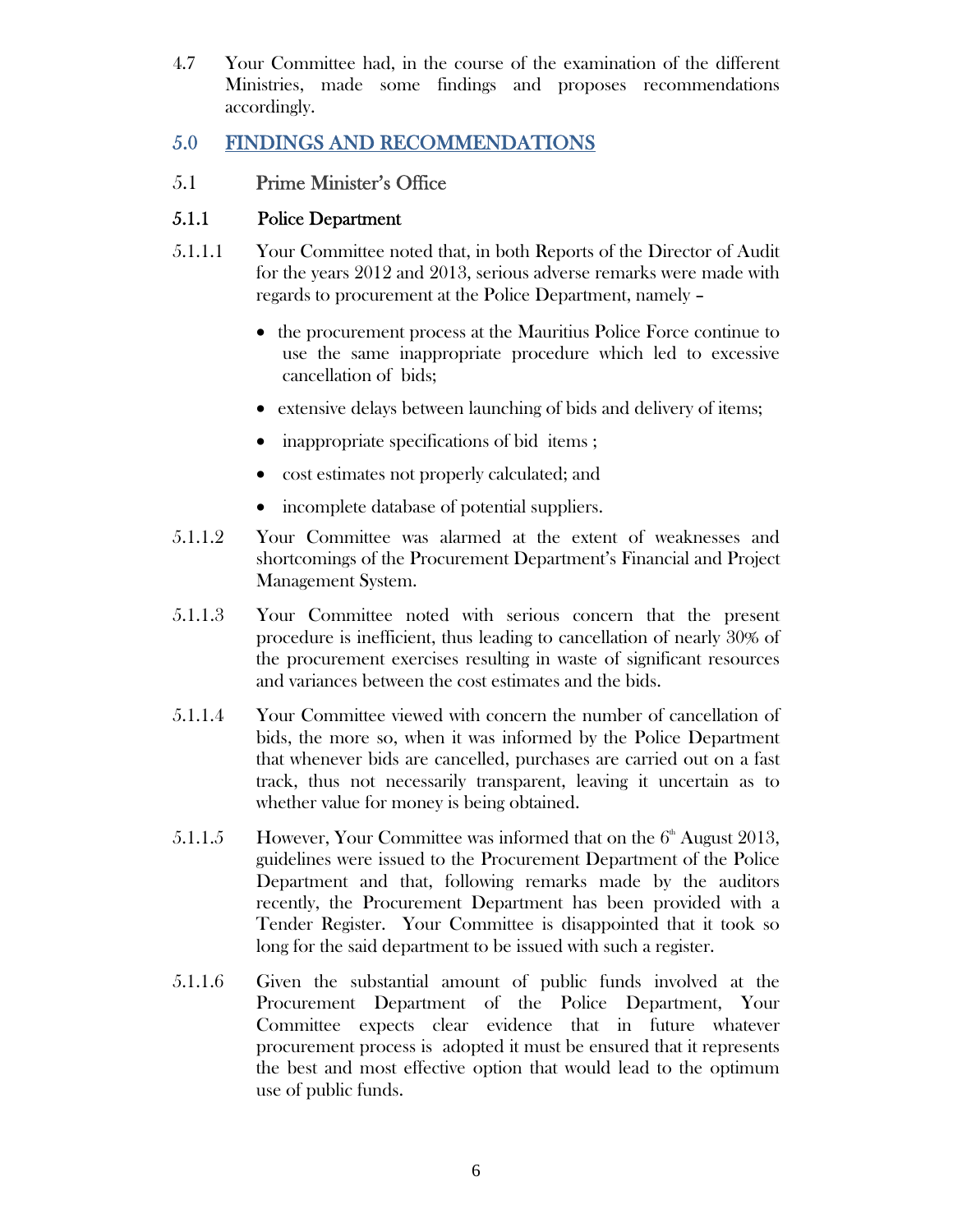#### Records of Assets

- 5.1.1.7 Your Committee noted with concern the extent of weaknesses and shortcomings with regard to the record of the assets owned by the Police Department.
- 5.1.1.8 According to the Reports of the Director of Audit 2012 and 2013, the Police Department did not hold a Master Inventory or Assets Register showing a complete list of all its assets.
- 5.1.1.9 Your Committee found this state of affairs unacceptable, the more so, as Your Committee was informed that, since 2008, there was at the Police Department, an Asset Management Office which recorded the assets manually and that, it was only now that it was in the process of being computerised and that they were still looking for the appropriate software.
- 5.1.10 Your Committee was deeply concerned with the unacceptable delay in undertaking the computerisation of the Asset Management Office, being given that more than one billion rupees of public funds are involved in the acquisition of assets for the Police Department every year.

## RECOMMENDATION

5.1.1.11 Your Committee strongly recommends that, as a matter of urgency, the Police Department should take immediate actions so as to computerise the Asset Management Office, at the earliest, and to ensure that the officers are sufficiently trained to manage and operate same.

## **Helicopters**

- 5.1.1.12 Your Committee noted with concern that due to the old age of the five helicopters owned by the Mauritius Police Force, to the unavailability of spare parts and to the high costs of maintenance thereof, the operating capacity of the said helicopters has been reduced.
- 5.1.1.13 Your Committee was informed that a project for the acquisition of new helicopters is being envisaged.

## RECOMMENDATION

5.1.1.14 Your Committee strongly recommends take all appropriate actions be taken for the prompt acquisition of new helicopters, as a matter of urgency.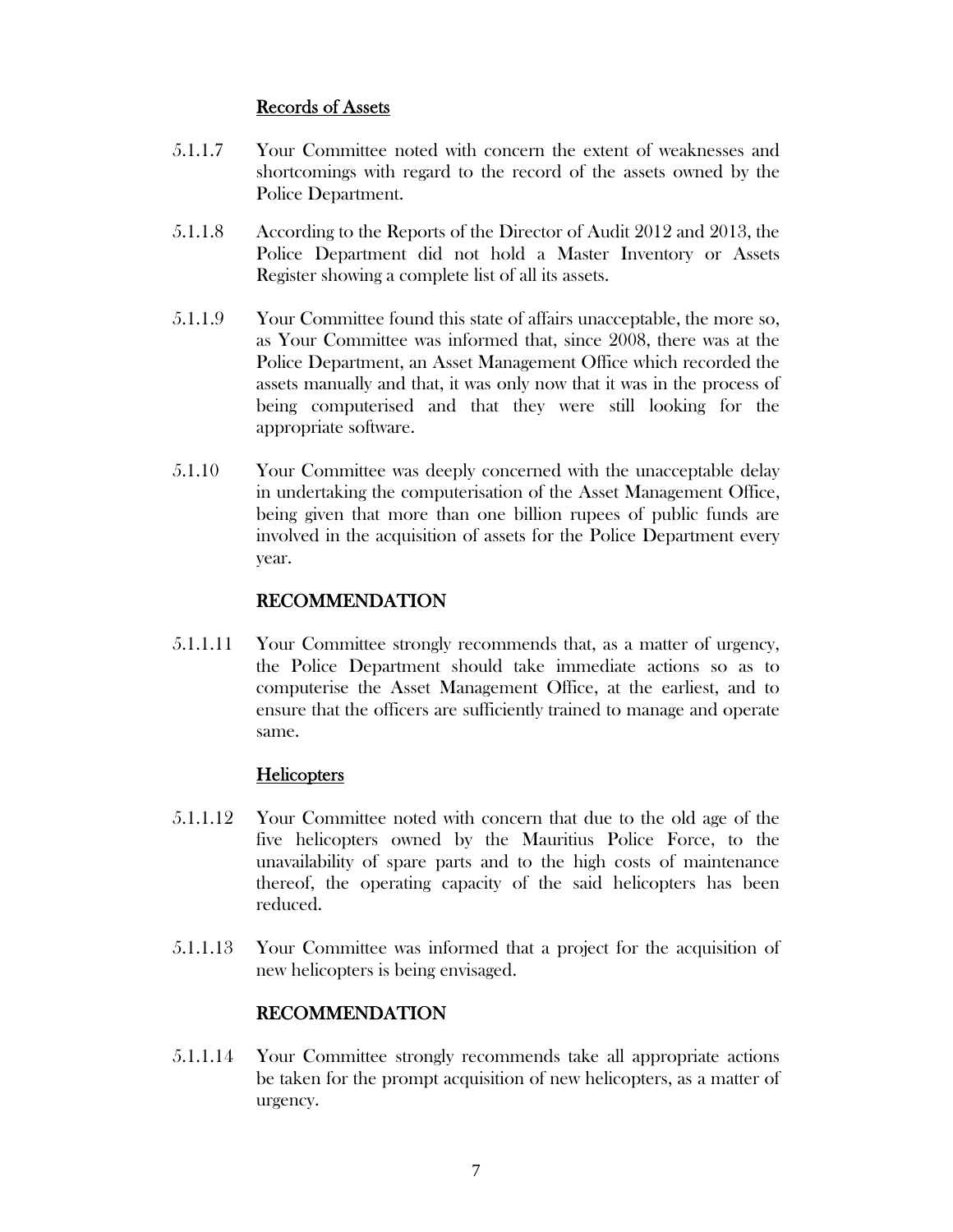# 5.1.2 Rodrigues

- 5.1.2.1 Your Committee visited to Rodrigues where several meetings and site visits were held with regard to the departments mentioned in the Director of Audit Reports of fiscal years 2012 and 2013.
- 5.1.2.2 Your Committee wishes to thank the Rodrigues Regional Assembly for all the support provided during our visit.
- 5.1.2.3 Your Committee also paid a courtesy call on the Chief Officer of Police, after which meetings were held with the Acting Island Chief Executive and the Departmental Heads.
- 5.1.2.4 Your Committee also had a meeting with the Members serving on the Public Accounts Committee of the Rodrigues Regional Assembly and they were reassured that the queries of Your Committee would be strictly limited to those departments mentioned in the Reports of the Director of Audit.
- 5.1.2.5 Your Committee agreed with the Members of the Public Accounts Committee of Rodrigues Regional Assembly to build a closer working relationship between the two Public Accounts Committees with regard to capacity building and to enhance the effectiveness of both Committees.

#### **Agriculture**

- 5.1.2.6 Your Committee visited the St Gabriel Breeding Station and was concerned with the fact that all the equipment was standing idle and had remained un-utilised since August 2012.
- 5.1.2.7 Your Committee was further informed that even if cows were available for milking, these apparatus would never be used to full capacity.
- 5.1.2.8 Your Committee found it unacceptable that public funds had been used in such a project which is being mismanaged now.

#### RECOMMENDATION

5.1.2.9 Your Committee recommends a fundamental review of the whole process and of its strategy.

#### Slaughter House

- 5.1.2.10 Your Committee notes with concern that although Rs 44 million of public funds have been paid for a project of a contractual value of Rs 56.2 million, the slaughter house is still not in operation.
- 5.1.2.11 Considering the cost of the said project, Your Committee is not convinced that we are getting value for money.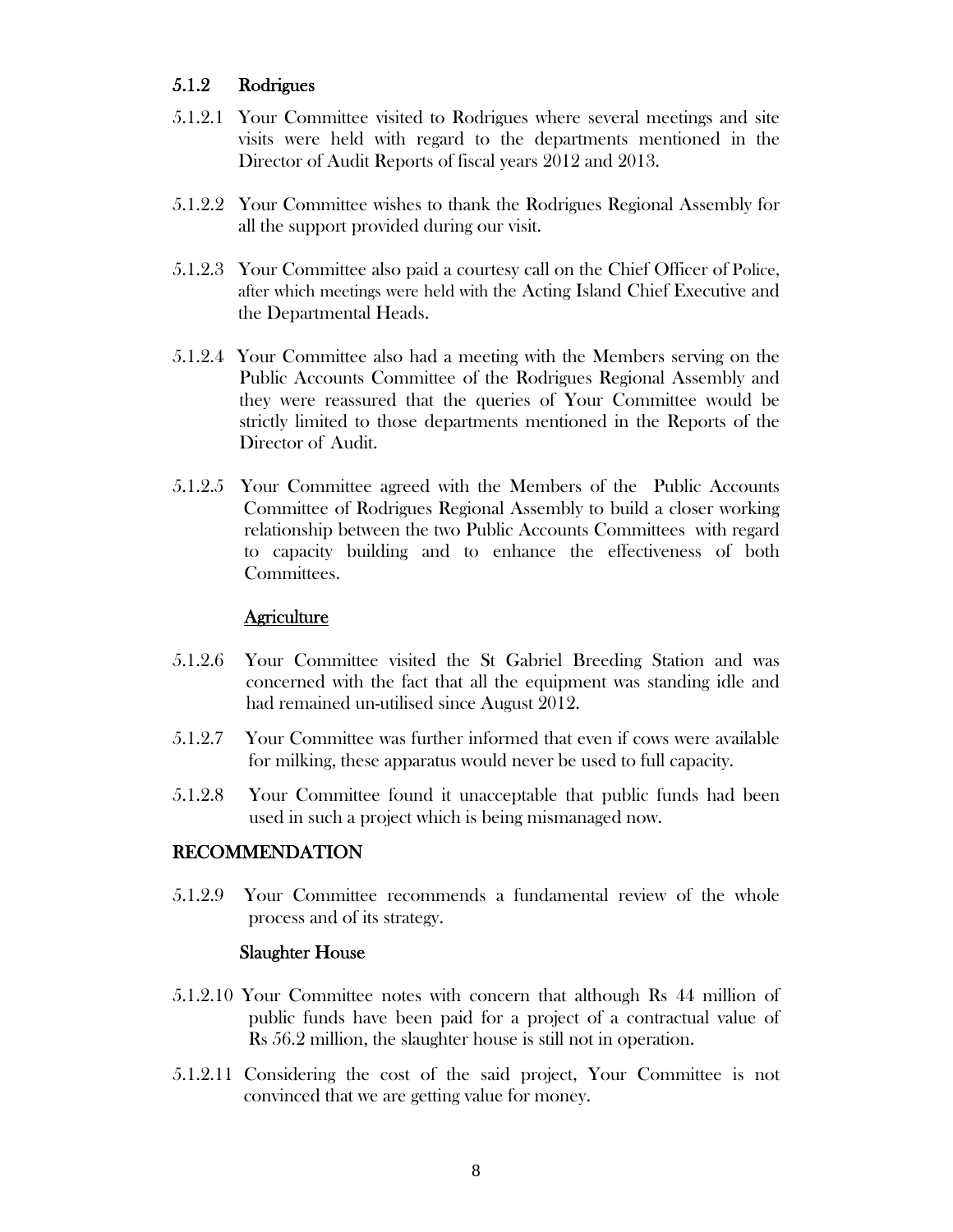#### RECOMMENDATION

5.1.2.12 In view of the exorbitant amount of public funds already injected in the project, Your Committee recommends that urgent actions be taken in order to make the slaughter house become operational.

## **Health**

5.1.2.1. Your Committee was impressed by the management, the standard of care, the cleanliness and by the Catering Department of the Queen Elizabeth Hospital, the more so, in spite of the limited human resources available, both medical and non-medical.

#### RECOMMENDATION

5.1.2.14 Your Committee recommends that a qualified and registered pharmacist be recruited urgently and that the storage of pharmacy stock be computerised for better control.

#### Procurement of five fibre glass fishing boats – Rs 52.8 m.

- 5.1.2.15 Your Committee found it unacceptable the way these projects were handled by the authorities and noted that no robust action is being taken by the authorities to get back the loan.
- 5.1.2.16 Your Committee noted with much concern that there is no record or any register to justify the amount of fish and that management and oversight of the said project is unacceptably poor.

## RECOMMENDATION

.

5.1.2.17 Your Committee recommends that the whole project be reviewed, professionally managed and monitored.

#### Procurement of Six Outer Lagoon fishing boats

5.1.2.18 Your Committee noted with deep concern that the project has been handled in an amateurish way and that public fund has been used abusively giving the impression that it was a tailor-made project to protect a few with complete disregard of the public at large.

## RECOMMENDATION

5.1.2.19 Your Committee recommends that urgent actions be taken to review the whole project in order to ensure that no additional public funds are wasted in this project.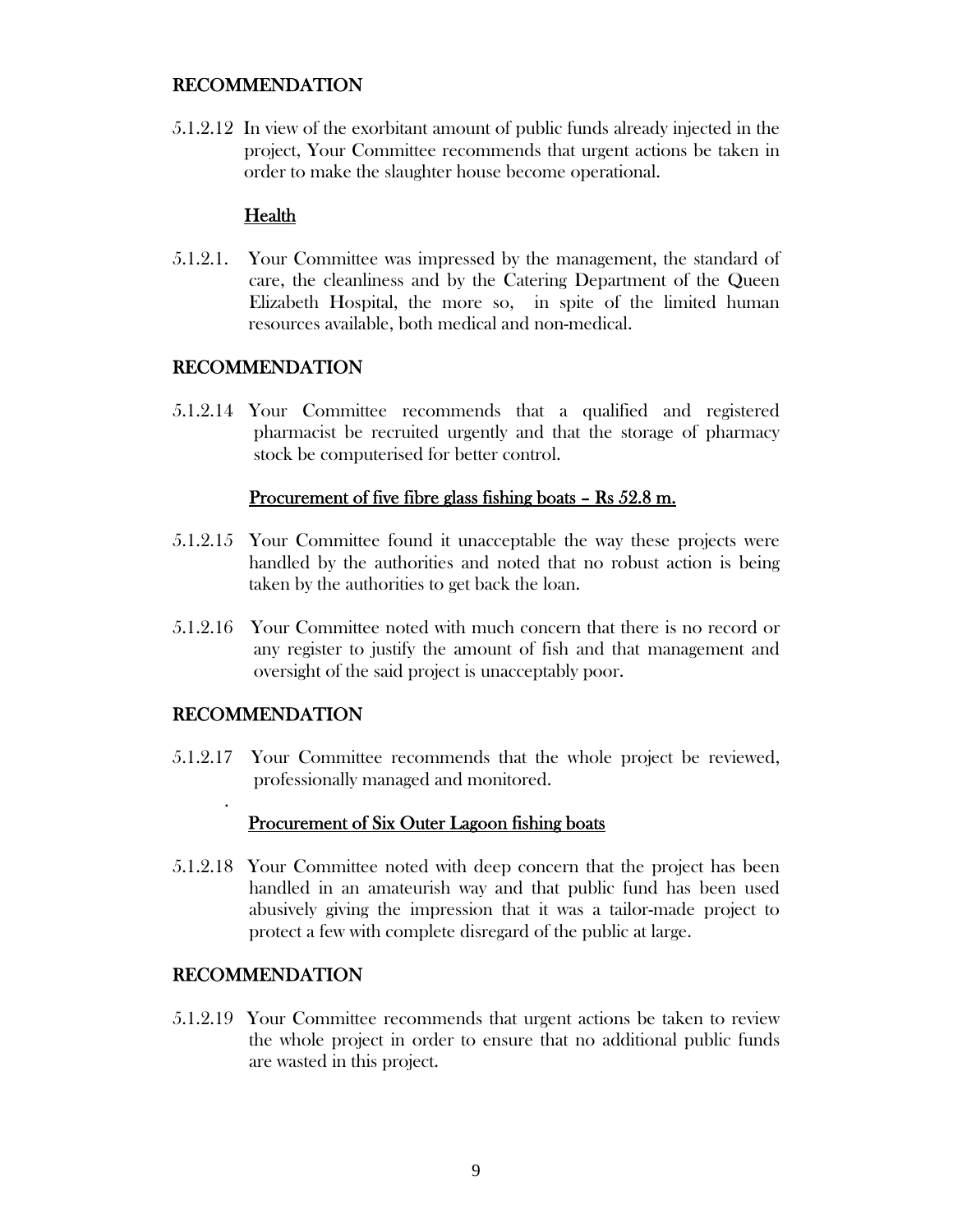# 5.2. Ministry of Public Infrastructure, National Development Unit, Land Transport and Shipping

# **National Development Unit**

- 5.2.1 Your Committee noted with much concern that there have been substantial delays with regard to the numerous projects undertaken by the National Development Unit.
- 5.2.2 Your Committee found it unacceptable that, with regard to projects implemented under the Emergency Rehabilitation Programmes –
	- $\bullet$  there had been delays up to 675 days for example, out of 17 projects which were allocated without competition, in February 2013 and amounting to 569 millions, 8 of them amounting to 307 millions had not been completed by December 2013;
	- 6 other projects awarded during July 2011 to March 2013, contracts amounting to 48 millions were not completed by31 December 2013 thereby causing considerable delay 29 months.
- 5.2.3 Your Committee could only come to the conclusion that the authorities used the flash floods of 2013 as an excuse to make an abuse of the Emergency Rehabilitation Programmes, thereby allocating contracts without any competition and feasibility study.
- 5.2.4 Your Committee noted the lack of coordination between the different departments, namely, the Central Water Authority, the Central Electricity Board, the Waste Water Management Authority, the Ministry of Housing and Lands and the local authorities which contributed to the inordinate delays in the completion of works.
- 5.2.5 Your Committee noted with serious concerns the principle adopted by the authorities to allocate contracts only to zonal contractors which resulted in bottlenecks thereby further contributing to the delays.
- 5.2.6 Your Committee noted with concern that, although in certain contracts, it was clearly stipulated that liquidated damages could be claimed in case of delay, the authorities failed to avail themselves of such a clause, thereby resulting in a shortfall for government. However, in exceptional cases where liquidated damages were claimed, the amount was undervalued.
- 5.2.7 Your Committee noted that, with regard to certain contracts, the performance bonds submitted by the contractors were not compliant with the increasing value of the contracts resulting in inadequacy of funds available for compensation.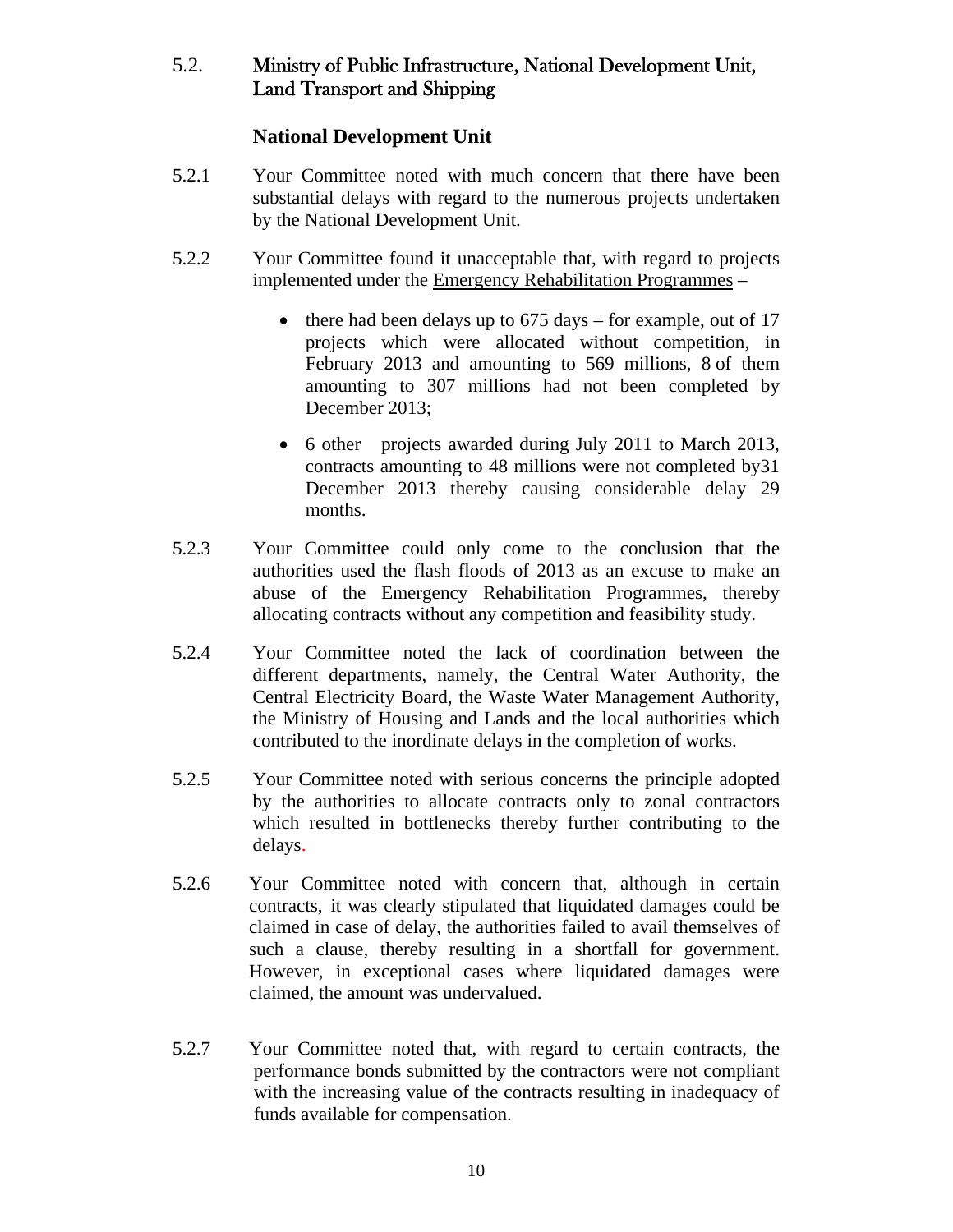5.2.8 Your Committee took cognizance of the fact that delays were tolerated for a few contracts even without prior approval for the extension of time by the authorities concerned, thereby giving the impression that certain contractors were being favoured.

## **RECOMMENDATIONS**

- 5.2.9 Your Committee recommends that
	- the concept of Emergency Rehabilitation Programmes be revamped in order to ensure transparency and better use of public funds;
	- a proper mechanism be put in place in order to ensure a better coordination between the various departments concerned , namely, the Central Water Authority, the Central Electricity Board, the Waste Water Management Authority, the Ministry of Housing and Lands and the local authorities in order to ensure an effective management oversight of projects;
	- the whole process of allocating contracts to zonal contractors be reviewed in order as to ensure that the awards be more competitive and transparent; and
	- a Project Monitoring Committee be set up in order to ensure that management get the proper information to monitor projects in real time in order to avoid considerable delays and to ensure that the performance bond is adequate and that liquidated damages be claimed in cases where there are delays in the implementation of contracts.

# 5.3 MINISTRY OF HOUSING AND LANDS

## **Missing Files**

5.3.1 Your Committee was informed by the auditors that they could not carry out a proper audit inasmuch as the files requested by them were not made available to them by the Ministry.

#### **RECOMMENDATION**

5.3.2 Your Committee found it unacceptable that the auditors were impaired by the Ministry in carrying out the audit exercise and strongly recommends that the Ministry should ensure that the auditors get free access to all files and whatever information requested should be made available forthwith.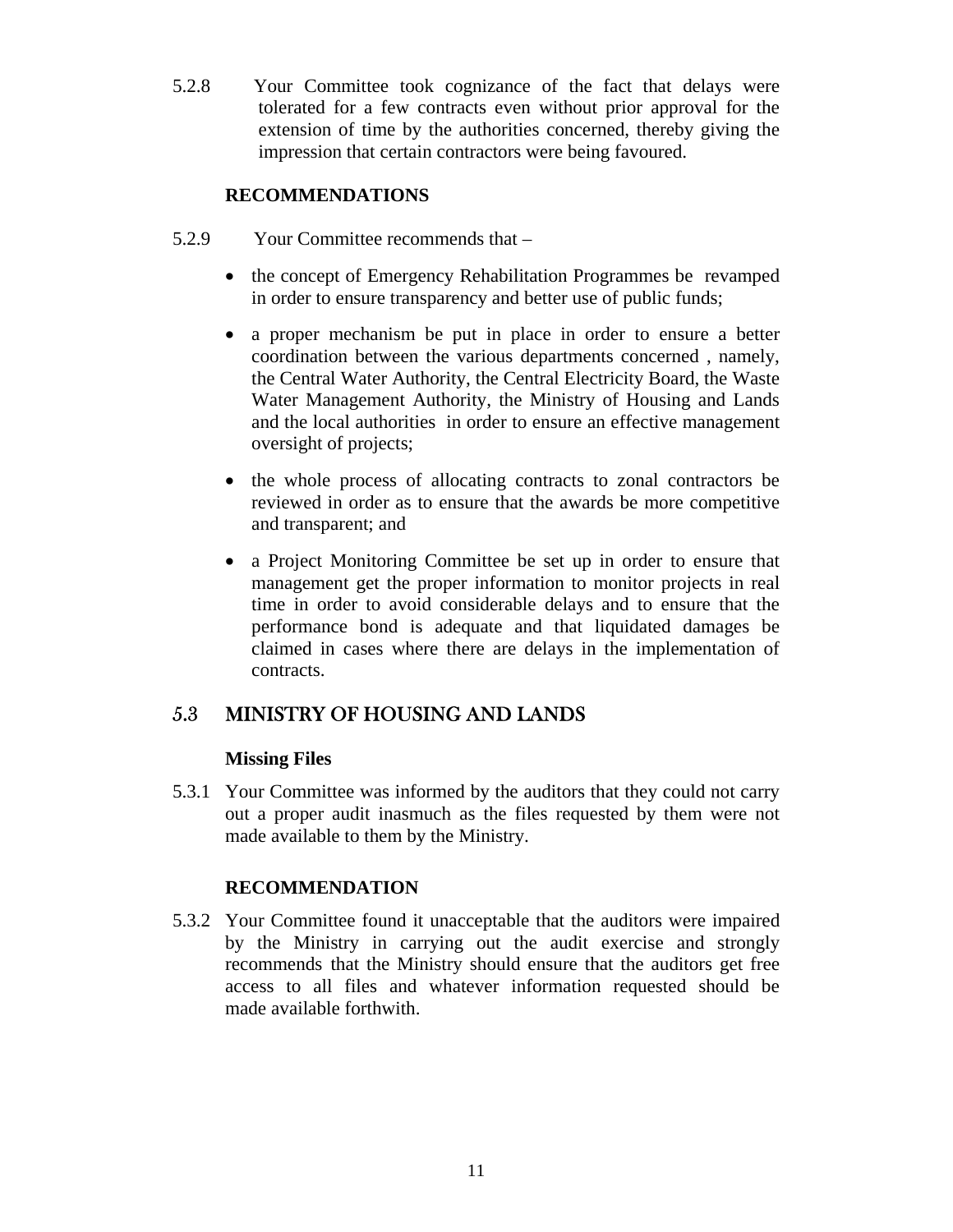## **Arrears in Payments of State Land leases**

- 5.3.3 Your Committee noted that there was agreement between all the parties concerned that there was a total amount of arrears in the sum of Rs 409 millions owed to government.
- 5.3.4 Your Committee noted with concern the selective way in which reminders were sent to the occupiers of State Land when it came to the arrears, leaving the perception that some were more favoured than the others, especially, when Your Committee was informed by the auditors that a senior financial operations officer who is responsible for the revenue item was also the officer who selected the cases that had to be referred to the Attorney General Office for prosecution, which left no room for transparency and internal check.
- 5.3.5 Your Committee was alarmed by the extent of the accumulated arrears and as to the actual procedure and practice in place for the recovery thereof.

# **Recovering of arrears**

5.3.6 Your Committee noted that, although a new mechanism was set up with a view to putting pressure on the lessees to ensure compliance towards the payment of obligations, out of 62 cases entered in courts, only eight lessees had settled their arrears for an amount of Rs 483 000 only. The other cases are still being considered for judicial action as no proper follow-up is carried out at the level of the Ministry.

# **RECOMMENDATIONS**

- 5.3.7 Your Committee recommends that a special unit be set up at the Ministry and that it be sufficiently resourced by professionals in order to ensure that all the terms and conditions of the lease agreements are adhered to and that legal action be initiated, at the earliest, whenever so required.
- 5.3.8 Your Committee also recommends that a Register be kept where all the entries with regard to the lease agreements are entered for easy access in order to ensure that timely actions be taken, as appropriate.

## **Allocation of State Land**

- 5.3.9 Your Committee noted that there has been an abuse and lack of transparency in the allocation of State Land.
- 5.3.10 Your Committee was informed that, presently, forty-one such cases are being investigated, either by the Land Fraud Squad of the Central Criminal Investigations Division or by the Independent Commission against Corruption.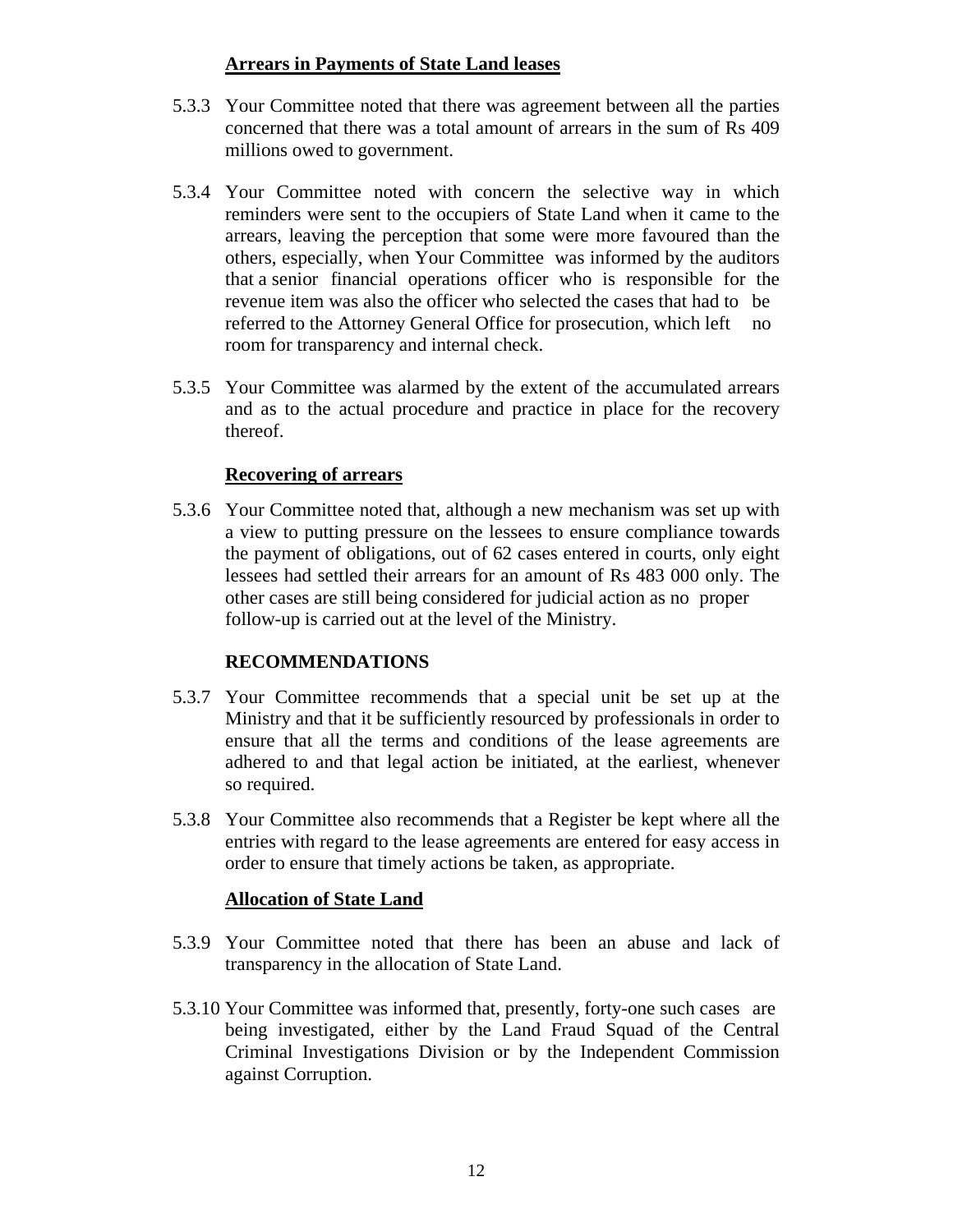#### RECOMMENDATION

5.3.11Your Committee recommends that there be a fundamental review of the whole procedure for the allocation of State Land which should be more transparent and accountable.

# 5.4 MINISTRY OF HEALTH AND QUALITY OF LIFE

#### Capital Works

- 5.4.1 Your Committee noted with serious concern the delays in the completion and handing over of Block C of the Flacq Hospital.
- 5.4.2 Your Committee noted that, although serious defects were left unattended, payments to the contractors were released and the Liquidated and Ascertained Damages were not deducted from the payments.
- 5.4.3 Your Committee also noted that there were much confusion regarding the role and responsibilities of the different parties involved.

# RECOMMENDATIONS

- 5.4.4 Your Committee recommends that clear guidelines be spelt out and made available to all so that immediate actions are taken to avoid delays and waste of money.
- 5.4.5 Your Committee further recommends that the roles and responsibilities of those concerned with projects be clearly defined and that the accountability and reporting lines be clearly stated.

## Rent of Building near the Dr A.G. Jeetoo Hospital

- 5.4.6 Your Committee noted, with regards to the construction and refurbishment works carried out at the Dr A.G. Jeetoo Hospital, five storey building was rented since 2010 at Rs 310,000 per month without proper planning and that the said contract was subsequently renewed without the prior advice of the State Law Office being sought and obtained and without the financial clearance of the Ministry of Finance and Economic Development being sought and obtained.
- 5.4.7 Your Committee found that, by adopting such unreasonable courses of action, the Ministry had ended in renting two floors which remained unutilized, thereby causing considerable waste of public funds.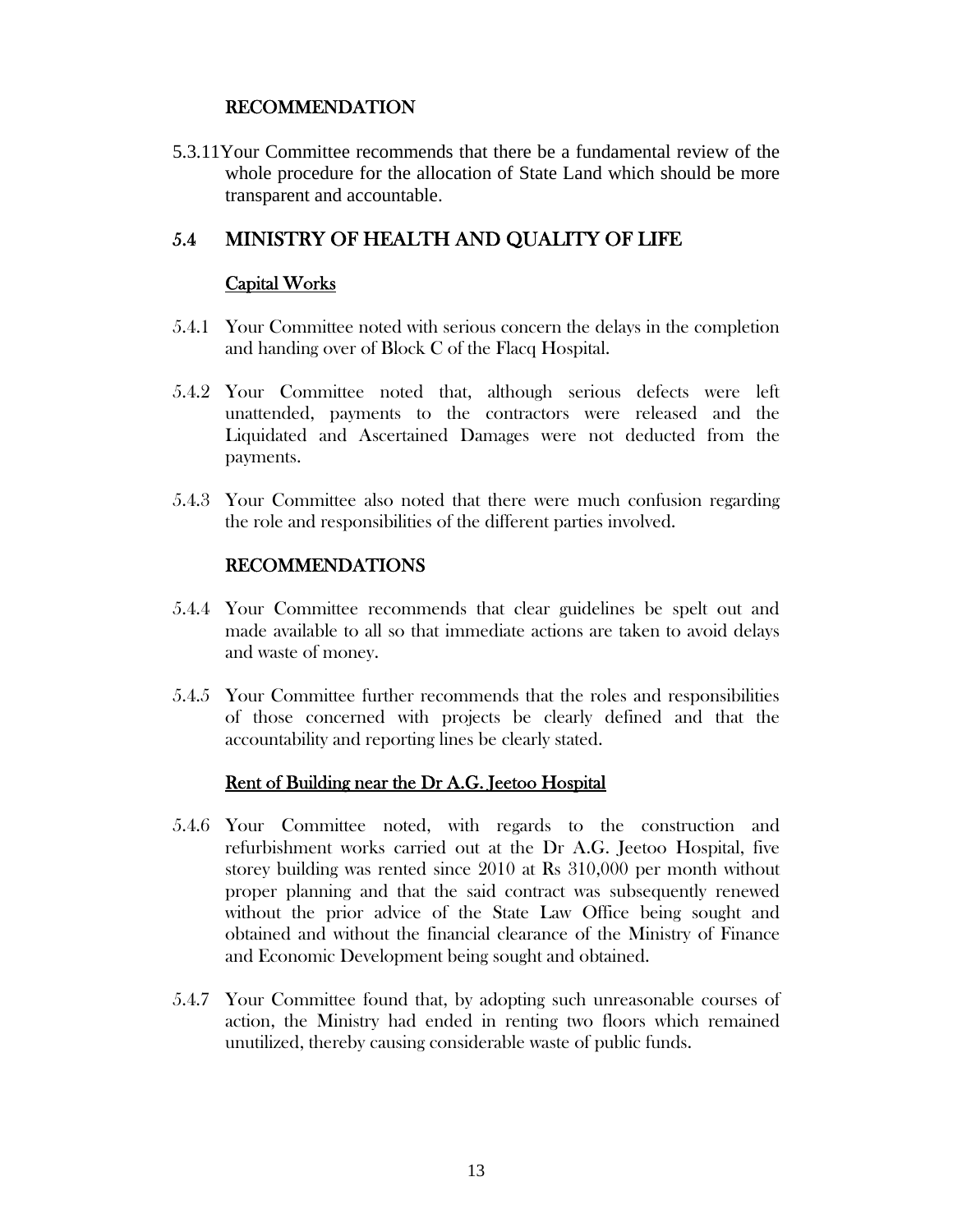#### RECOMMENDATION

5.4.8 Your Committee recommends that all contracts and agreements are sent to the State Law Office for advice and where appropriate, to the Valuation Office, before signature in orders to ensure that public funds are judiciously used.

#### Purchase of vehicles to be converted as ambulances

- 5.4.9 Your Committee noted with dismay that, with regard to the ambulances, the Ministry acquired vehicles which were not equipped with passenger seats and subsequently, conversion works had to be carried out before the ambulances could be used.
- 5.4.10 Your Committee noted that the whole process, although qualified as urgent, took nearly two years and was incomplete. The vehicles, although not all converted as ambulances, were used for other purposes, such as, for the Vaccination Programmes and the Methadone Substitution Therapy Programme.
- 5.4.11 Your Committee noted that the converted vehicles were not legally recognized by the Police and the other authorities as ambulances running on the road.
- 5.4.12 Your Committee was not convinced as to whether, for the acquisition of an ambulance, the Ministry had to have recourse to such a procedure.

#### RECOMMENDATION

5.4.13 In the light of the above, Your Committee recommends that the whole policy with regard to the acquisition of ambulances, most specifically the conversion of passenger vehicle into ambulances, be reviewed.

#### Procurement and storage of Pharmaceutical Products

- 5.4.14 Your Committee noted with great concern that
	- $\triangleleft$  due to lack of management information necessary to monitor the procurement exercise, the purchase of drugs was done in such a diversified way which might lead to malpractices and the perception that certain suppliers were being favoured at the expense of others;
	- drugs were purchased on the local market at much higher prices and in certain cases the prices for procuring same at almost 72 times more had the said drugs being procured by the Central Supplies Division;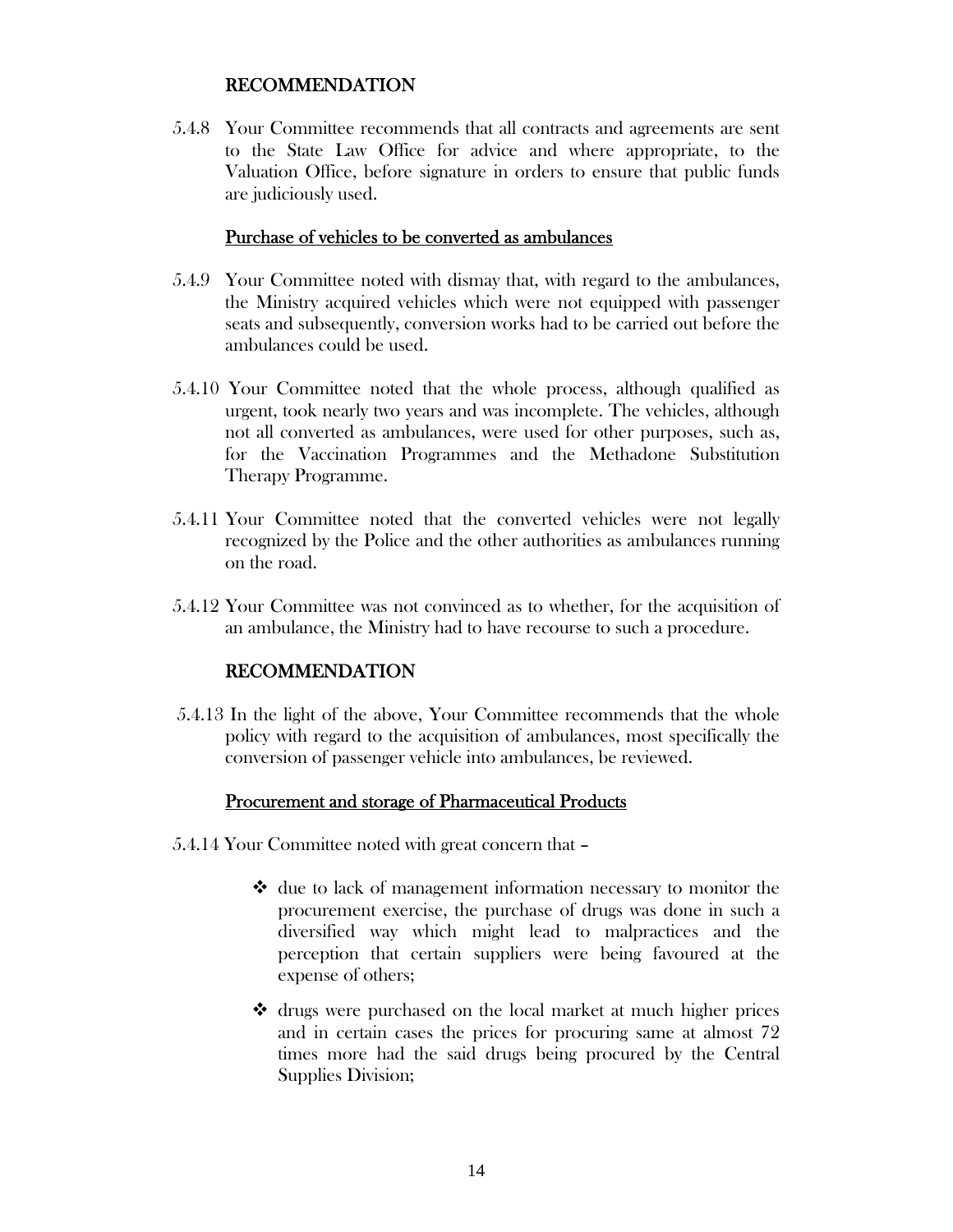- $\hat{\mathbf{v}}$  in several cases, the Ministry had had recourse to split purchases in order to avoid quotation process contrary to existing procurement procedures;
- $\triangle$  the stock control of drugs was done manually, that is, without the use of a proper computerised system, thus leading to inaccurate procurement and high level of stock;
- $\triangle$  the system of procurement had therefore led to the fact that an accumulated amount of expired drugs to the tune of 95 million rupees are presently lying in the medical store, since 2006;
- $\triangleleft$  drugs are being stored in a dilapidated building which is not fit for the purpose (Annexes II, III & IV)

#### Site visit at the medical store at Coromandel

Your Committee effected a site visit main store of the Ministry, in the presence of the officers of the Ministry of Health and Quality of Life, on the  $14<sup>th</sup>$  of July 2015, at 1.30 p.m., located at the Sunray Buildings, in Coromandel, and noted the following, with much concern –

- (a) the warehouse was in a dilapidated state;
- (b) no record of stock held was held;
- (c) generally, the warehouse was poorly ventilated and the air conditioning system was out of order;
- (d) the ceiling of the warehouse presented visible cracks resulting in water leakages, thereby representing potential hazards to the employees and to the stock;
- (e) there were no appropriate racks to stock the boxes of drugs which were piled one upon the other on the floor;
- (f) there was no power supply in Block B;
- (g) some boxes containing drugs were wet and damaged and the expiry dates were not visible; and
- (h) medical equipment donated by different organisations were never used and kept idle.
- $\triangle$  expired drugs are still stored at the stores involving high storage costs and a waste of public funds.

## RECOMMENDATIONS

5.4.15 Your Committee recommends that it would be beneficial to all the parties concerned that the current procurement structures be reviewed in order to improve both the procurement and stock taking procedures.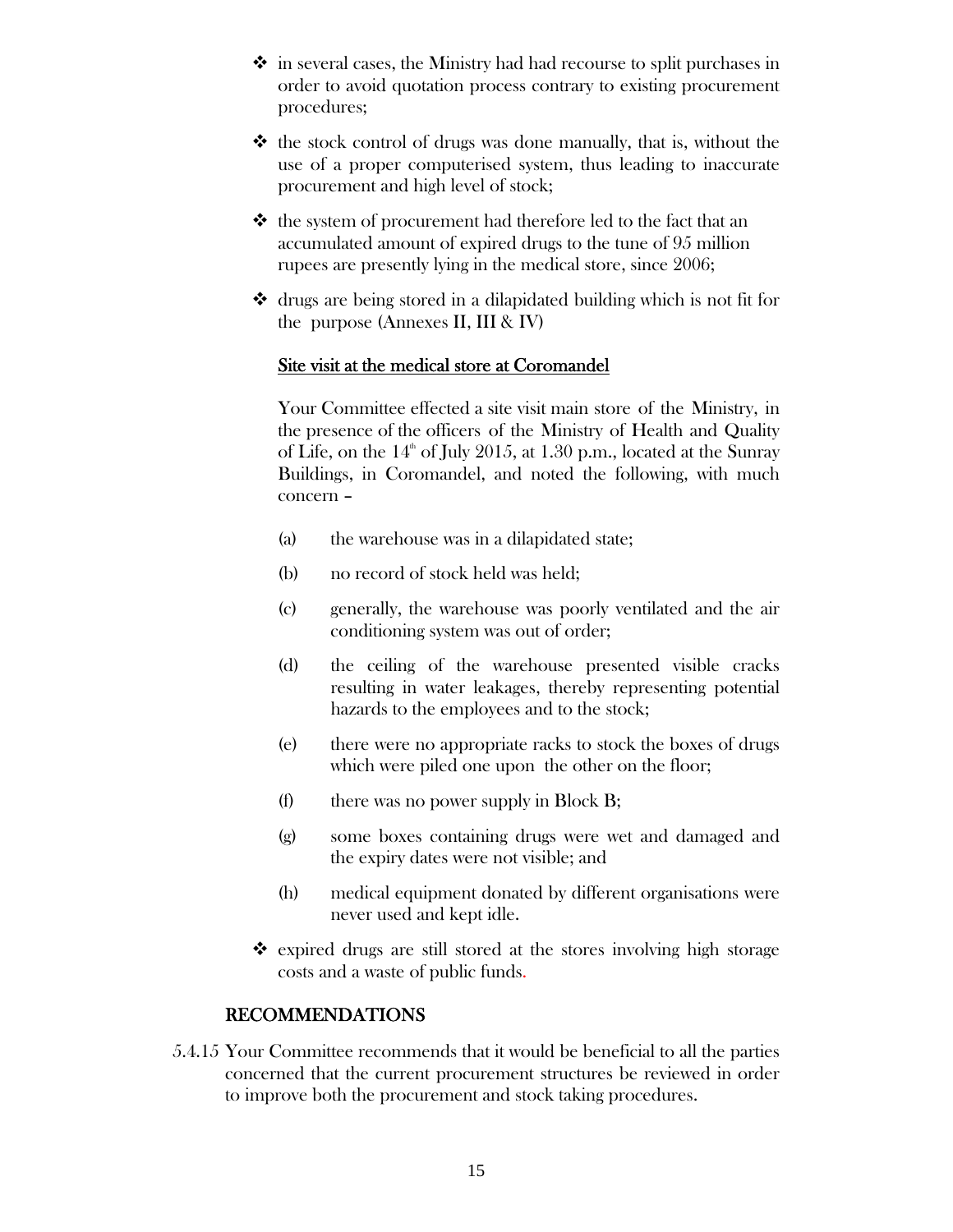- 5.4.16 Your Committee recommends that a proper stock control system be introduced urgently in order to minimize storage costs.
- 5.4.17 Your Committee recommends that a new building to be constructed in a region with appropriate climatic conditions that suit the storage of drugs.
- 5.4.18 Your Committee recommends that the purchase of an incinerator should be envisaged for the disposal of drugs in order to avoid unnecessary costs related to its storage.

#### Procurement of Security Services

5.4.19. Your Committee noted that despite numerous shortcomings the same service provider has been selected to provide security services. The Ministry has acknowledged the fact that the services provided were unsatisfactory.

#### RECOMMENDATIONS

- 5.4.20 Your Committee recommends that a bid for the provision of security services be launched, at the earliest, so that haphazard selection can be avoided.
- 5.4.21 Furthermore, Your Committee recommends that the decision to recruit its own security staff be reconsidered.

#### Register of Fixed Assets

5.4.22 Your Committee noted with concern that high value assets purchased were not properly recorded and cannot be traced after they have been put in use.

#### RECOMMENDATION

5.4.23 Your Committee recommends that a proper Fixed Assets Register be kept in order to have a proper control on the assets of the Ministry.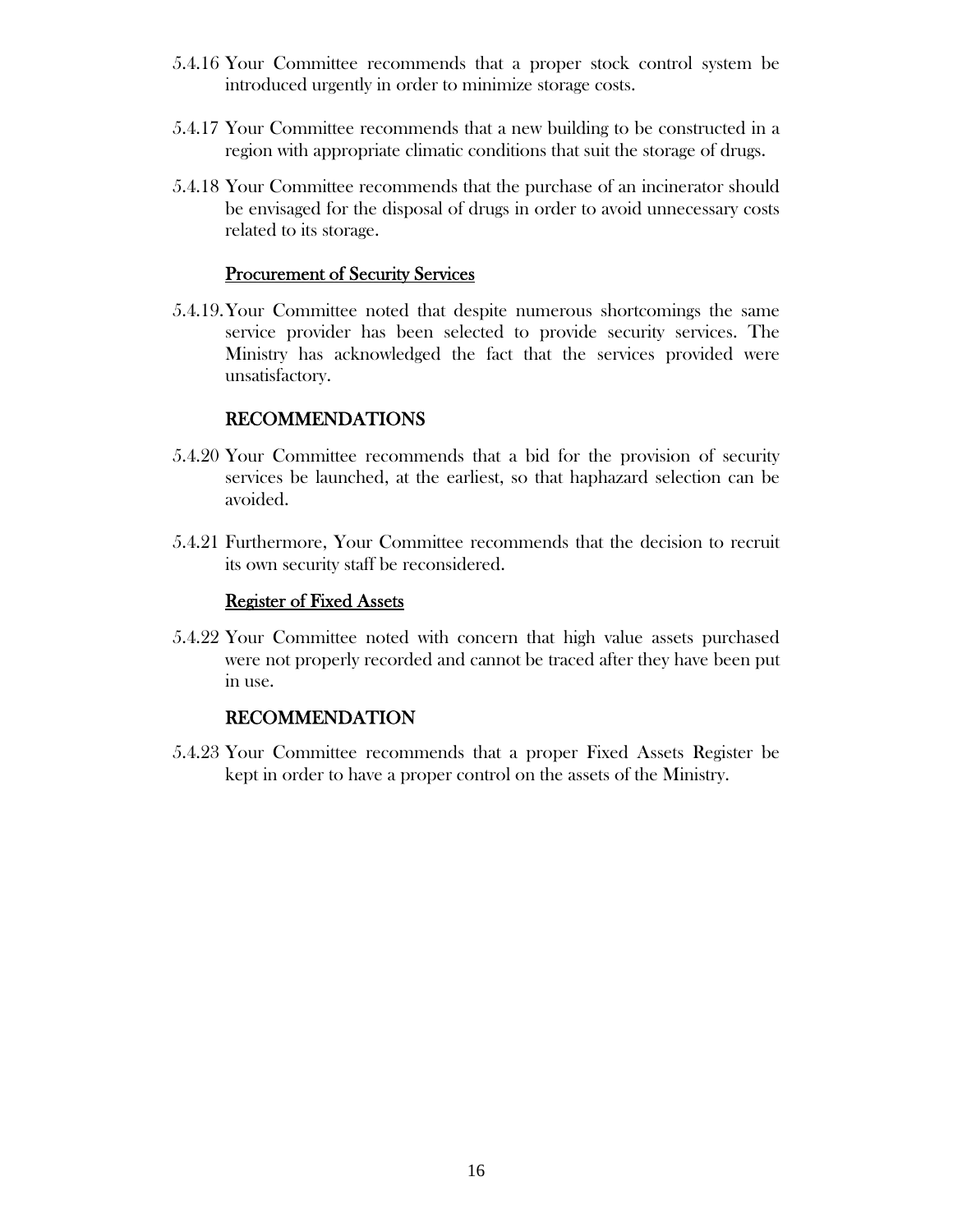# 6.0 CONCLUSION

- 6.1 Your Committee observed that the mandates and practices of Public Accounts Committees vary from legislature to legislative amongst countries, within both the SADC and the Commonwealth.
- 6.2 Your Committee took note that the current Public Accounts Committee derives its powers under 69(2) of the Standing Orders and Rules of the National Assembly.
- 6.3 Your Committee
	- is constituted of ten Members of Parliament, both from Government and Opposition sides.
	- is chaired by a Member of the Opposition
	- examines audited accounts showing the appropriation of the sums granted by the Assembly to meet public expenditure
	- is mandated to examine such other accounts laid before the Assembly as the Assembly may refer to the Committee together with the Director of Audit's report thereon.
	- meets regularly and the proceedings are attended by the Director of Audit and/or her representatives, by the representatives of the Ministry of Finance and Economic Development, by the Account General and/or by his representatives and by the Accounting Officers of Ministries and Departments and their representatives to give evidence.
	- meetings are held in camera without any disclosure of the proceedings
	- the Clerk of the National Assembly currently service the meetings and act as Secretary.
- 6.4 Your Committee noted with regret that the mandate of the Public Accounts Committee of the Mauritius National Assembly has not been revised over the past 30 years and that its current mandate and legal powers no longer suit the current Public Finance Management Framework, especially, after the introduction of the Programme Based Budgeting.
- 6.5 Your Committee firmly believes that a successful Public Accounts Committee is one that is effective on exercising oversight over public finances and that the key to an effective Public Accounts Committee is a formal and clearly defined framework of powers and practices.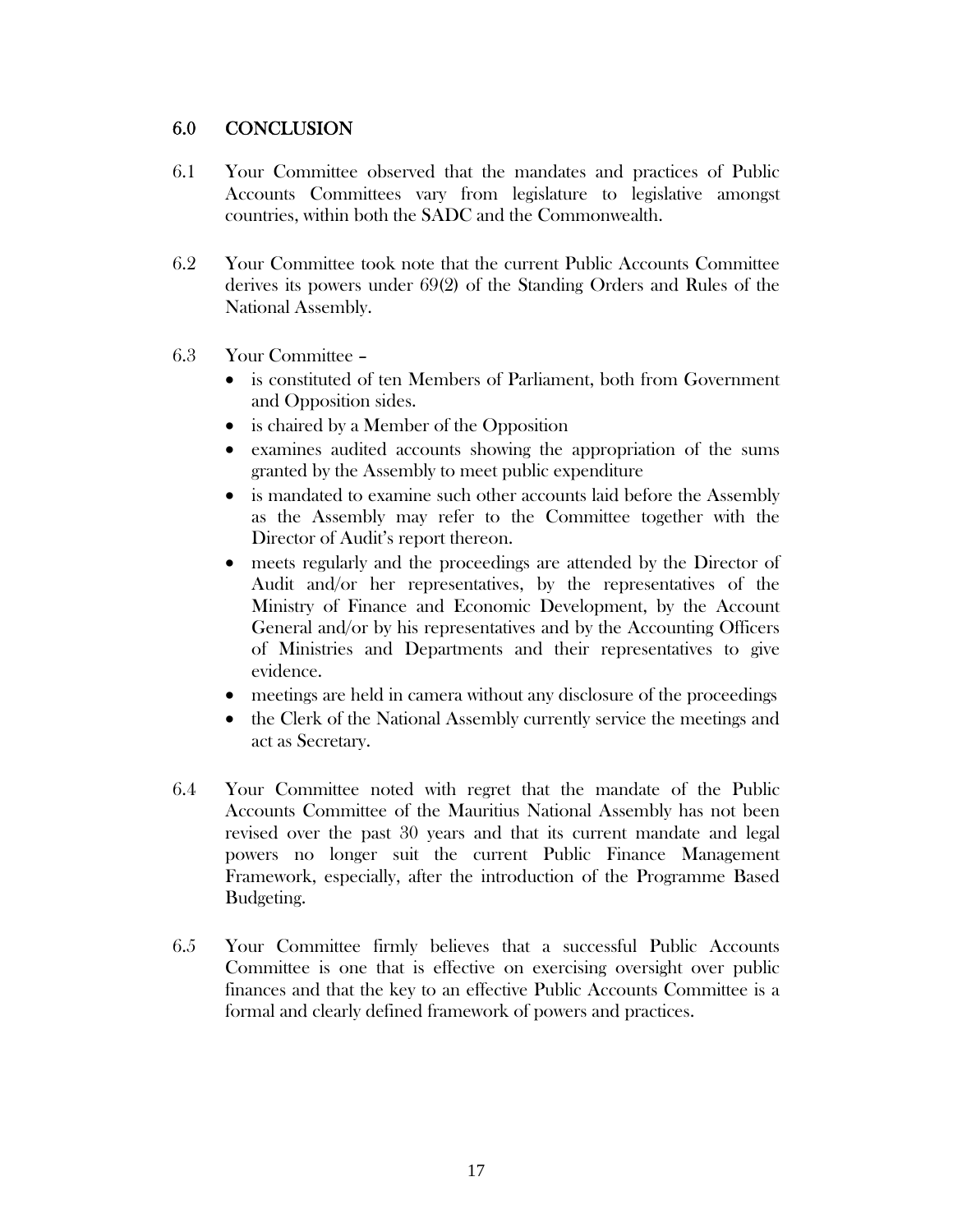- 6.6 Your Committee observes that, both the Commonwealth and the Southern African Development Community have evolved as to the key features of the Public Accounts Committees in order to be more effective, in view of the over changing public finance management so as to be in line with international good practices and good governance.
- 6.7 In the light of the worldwide developments in Public Accounts Committees and in view of the Public Finance Management Framework currently in place, Your Committee strongly feels that its mandate ought to be revised and broadened beyond examining National Audit Reports.
- 6.8 Your Committee therefore recommends the following proposed amendments to be introduced to the Standing Orders and Rules of the Standing Orders and the National Assembly (Powers, Privileges and Immunities) Act, as appropriate, to provide for the following –
	- (1) Procedures for conducting public hearings and the press/media be allowed to cover the meetings.
	- (2) The Reports of the Public Account Committee which are laid on the table of the National Assembly to be debated in the House, so as to allow appropriate actions to be taken against officers who have breached standard practice and procedure, thereby causing a waste of public funds.
	- (3) The mandate of the Public Account Committee should include the examination of expenditure incurred by private companies which are wholly or partly owned by Government, by local authorities and by parastatal bodies, including, all the accounts audited by the National Audit Office, inasmuch as public funds are involved therein.
- 6.9 Your Committee also forcefully recommends that it be given the necessary means to carry out its mandate by being supported by a Secretariat which is adequately resourced in terms of professional and support staff.
- 6.10 Your Committee invites all those who have authority to bring in the necessary reforms, as highlighted in this Report, with the ultimate objective of rendering the Public Accounts Committee more efficient in its monitoring and evaluation function, to do so, in the best interests of the people whom we, as representatives of the people, have been elected to serve.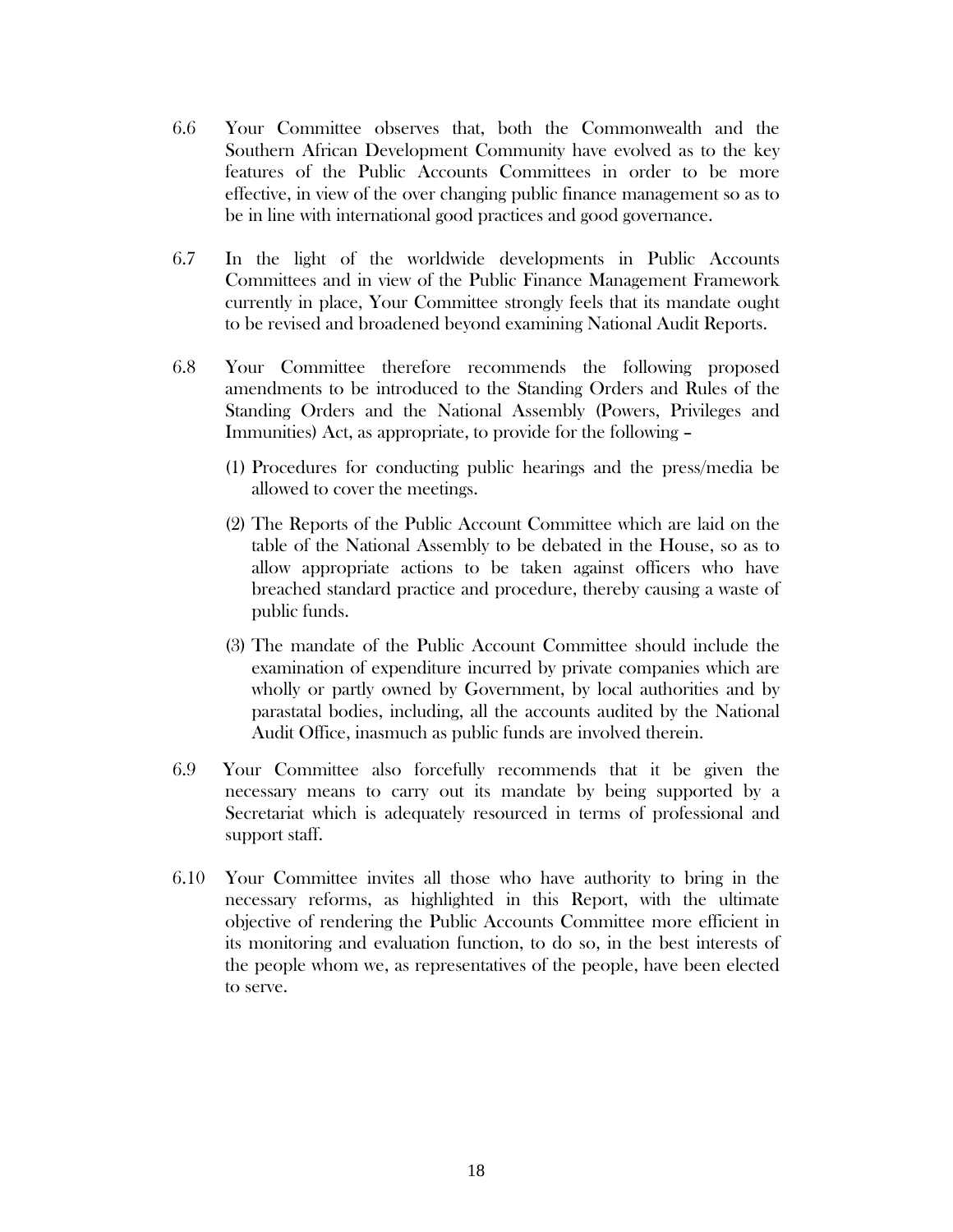# 7.0 Acknowledgment

- 7.1 Your Committee would like to express its thanks to the Director of Audit and his representatives, the Financial Secretary and his representatives and the Accountant-General and his representatives who provided assistance to Your Committee
- 7.2 Your Committee is also thankful to the Clerk of the National Assembly and to the officers of the National Assembly who have attended Your Committee.

**Hon. Vedasingam Vasudevachariar Baloomoody, MP, Chairperson of the Public Accounts Committee** 

**13 October 2015**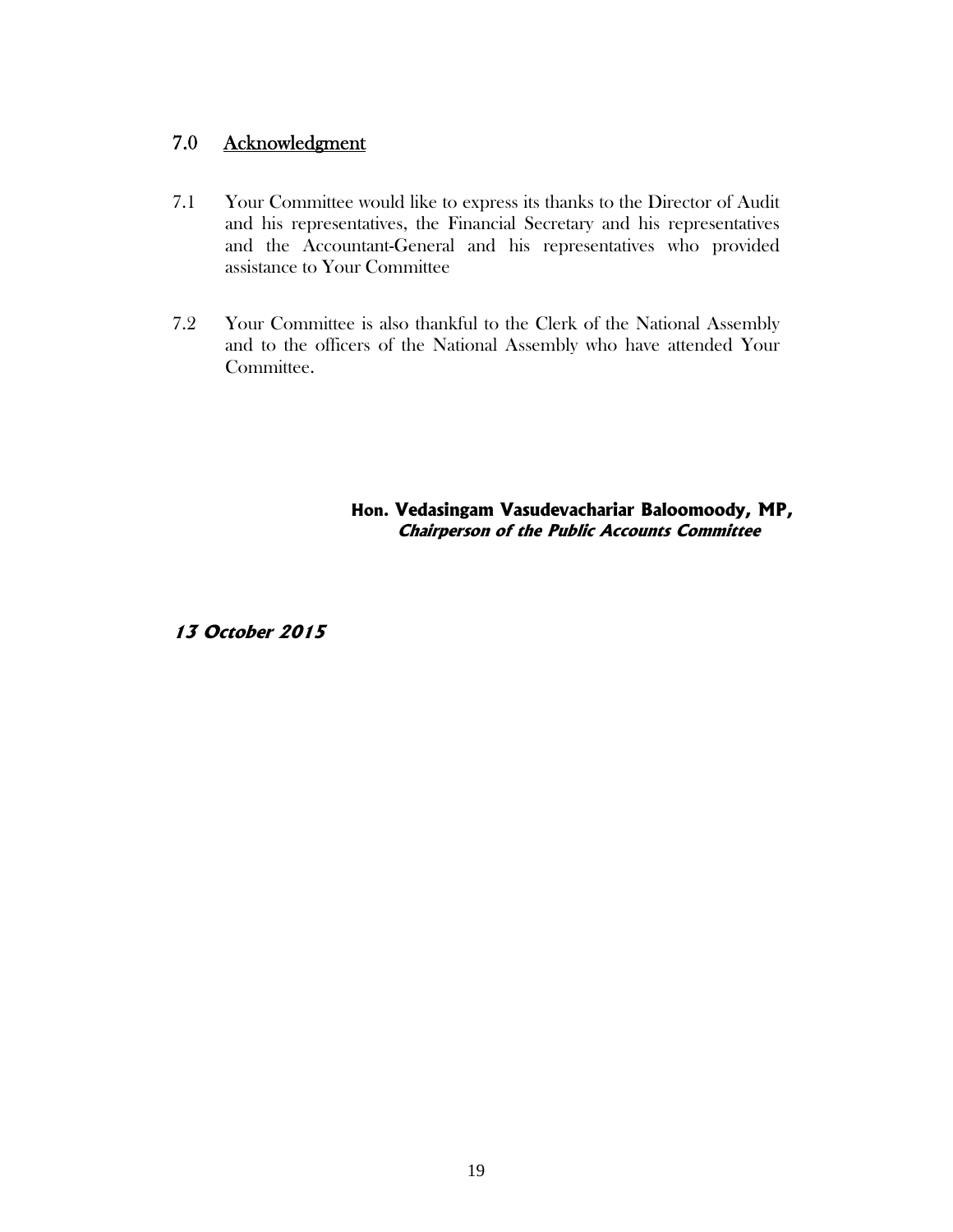*Standing Order 69(2) of the Standing Orders and Rules of the National Assembly* 

#### *(2) Public Accounts Committee*

- *(a) There shall be a committee to be known as the Public Accounts Committee to consist of a Chairman to be appointed by Mr Speaker and not more than nine Members to be nominated by the Committee of Selection at the beginning of each session. It shall be the duty of the Committee to examine the audited accounts showing the appropriation of the sums granted by the Assembly to meet the public expenditure and such other accounts laid before the Assembly as the Assembly may refer to the Committee together with the Director of Audit's report thereon.*
- *(b) The Committee shall have power, in the exercise of the duties mentioned at paragraph (a) of this order, send for persons and records, to take evidence, and to report from time to time.*
- *(c) If the Chairman is unable to be present at any meeting, the Committee shall elect another Chairman whose tenure of office shall be for the day of his election only.*
- *(d) In discharging its duties under this Order, while examining accounts showing the appropriation of funds granted by the Assembly and such other accounts which the Assembly had referred to it, the Committee has to satisfy itself –* 
	- *(i) that the monies shown in the accounts as having been disbursed were legally available for, and applicable to, the services or purpose to which they have been applied or charged;*
	- *(ii) that the expenditure conformed to the authority which governed it;*
	- *(iii) that every re-appropriation has been made in accordance with the provisions made in this behalf under appropriate rules; and*
	- *(iv) that cases involving negative expenditure and financial irregularities wherever they have occurred in the financial year under study, having regard to the financial report and the estimates as approved by the House, are subjected to scrutiny.*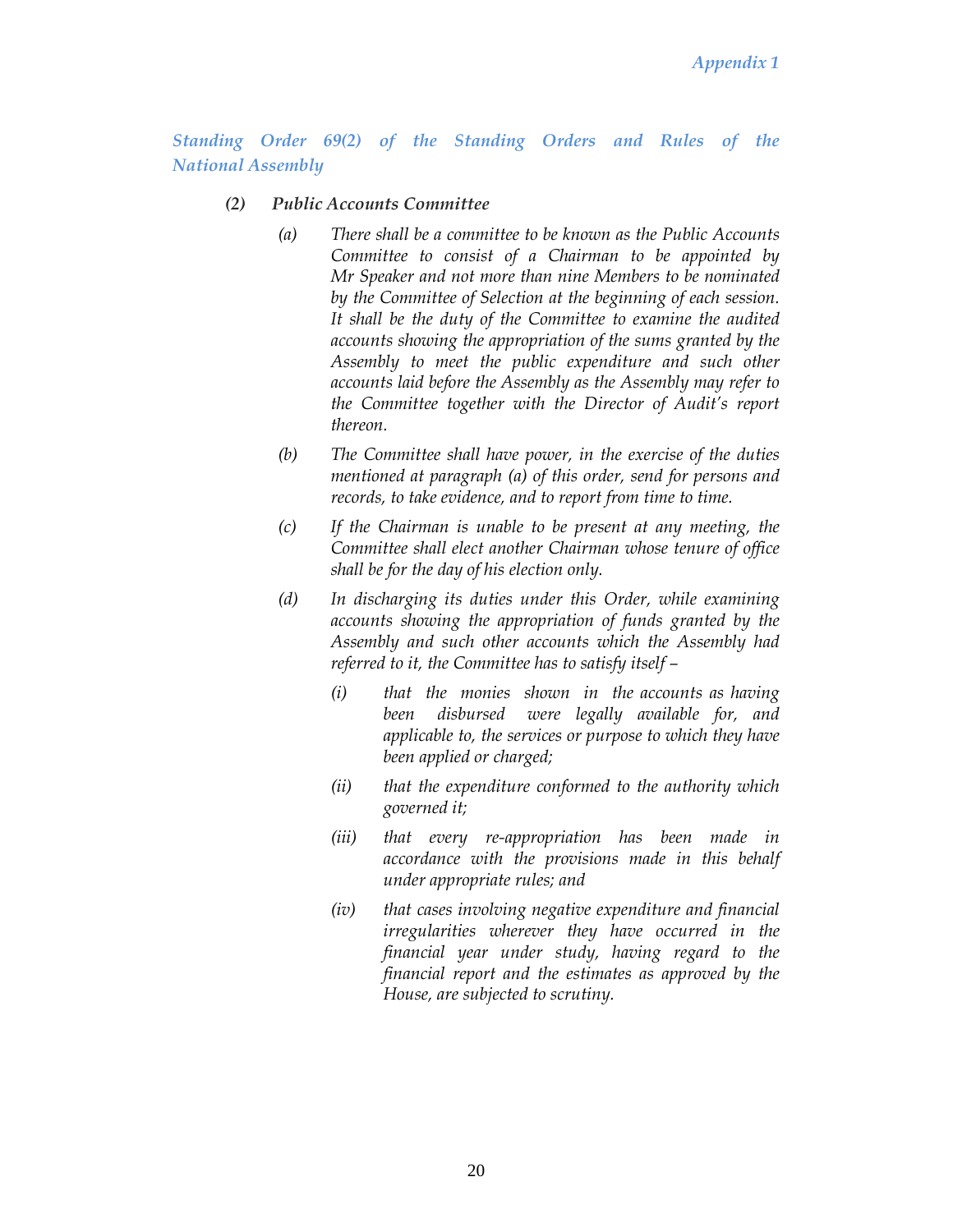# *Appendix II*

# MEDICAL STORE AT COROMANDEL





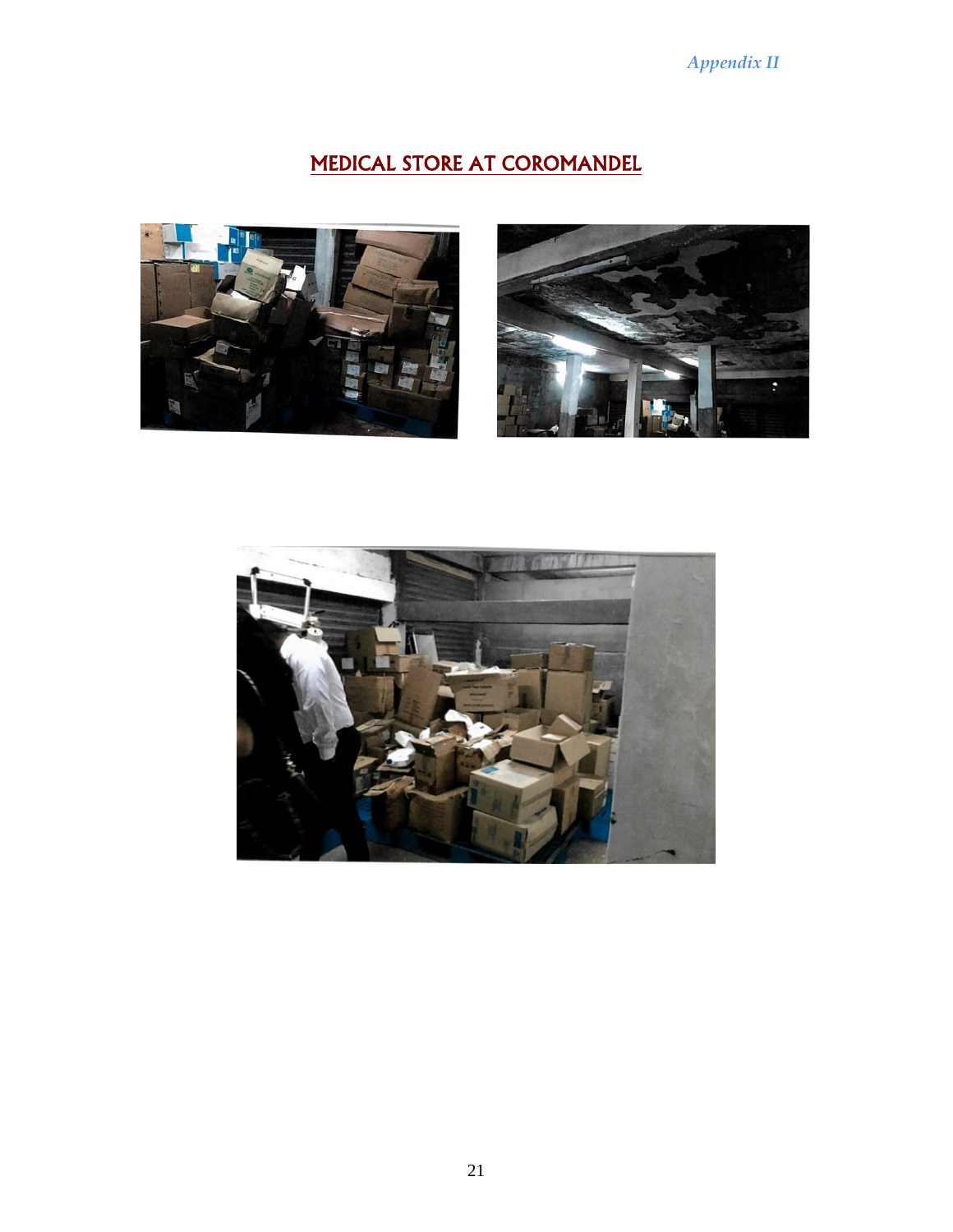*Appendix III* 

# DESALINATION PLANT AT ANSE AUX ANGLAIS



# SLAUGHTER HOUSE